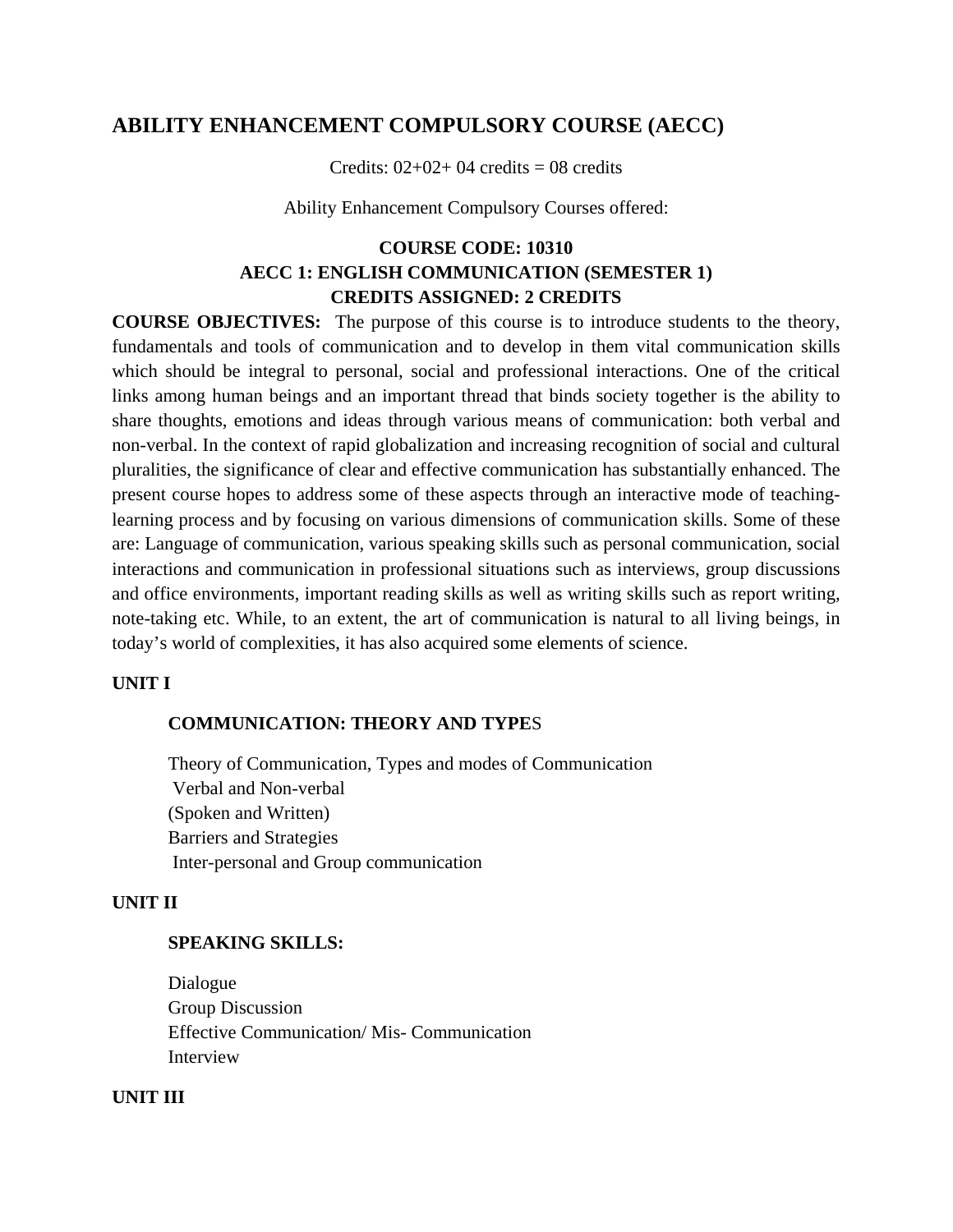## **READING AND UNDERSTANDING**

Close Reading Comprehension Summary Paraphrasing Analysis and Interpretation

#### **UNIT IV**

## **WRITING SKILLS:**

Documenting Report Writing Making notes Letter writing

# **MODE OF ASSESSMENT**

# **Midterm test [10 marks]**

Writing : 1 question 04 x 01qn= 04 marks Speaking: 2 questions  $03x02$  qns = 06 marks Total 10 marks

# **Final Semester Examination**

Unit 1: 02 questions  $02x$  05 qns= 10 marks Unit 2: 02 questions  $02 \times 05$  qns= 10 marks Unit 3: 02 questions  $02 \times 5$  qns= 10 marks Unit 4:  $02$  questions  $02 \times 5$  qns=  $10$  marks

40 marks

\_\_\_\_\_\_\_\_\_\_\_\_\_\_\_\_\_\_\_\_\_\_\_\_\_\_\_\_\_\_\_\_\_\_\_\_\_\_\_\_\_\_\_\_\_\_\_\_\_\_\_\_\_\_\_\_\_\_\_\_\_\_\_\_\_\_\_\_\_\_\_ Total

#### **EXPECTED LEARNER'S OUTCOME**

It is hoped that after studying this course, students will find a difference in their personal and professional interactions. The recommended readings given at the end are only suggestive; the students and teachers have the freedom to consult other materials on various units/topics given below. Similarly, the questions in the examination will be aimed towards assessing the skills learnt by the students rather than the textual content of the recommended books.

## **PRESCRIBED TEXT:**